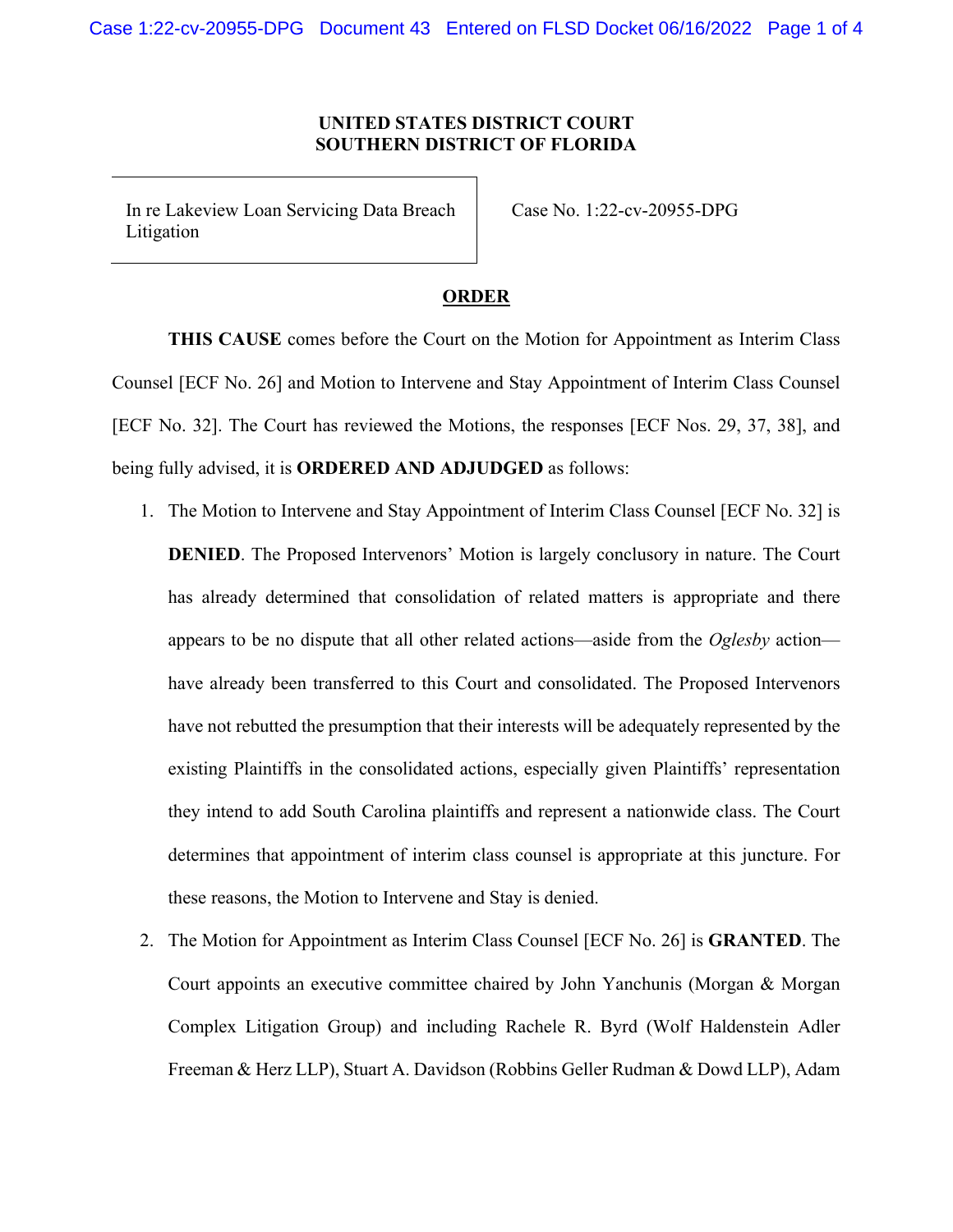E. Polk (Girard Sharp LLP), and Gary Klinger (Milberg Coleman Bryson Phillips Grossman, PLLC); and Julie Braman Kane (Colson Hicks Eidson, P.A.) as Liaison Counsel to lead the action and to assure the orderly prosecution of the action.

- 3. Pursuant to this structure, the executive committee shall have the authority to perform or delegate the following tasks on behalf of all Plaintiffs in this consolidated action:
	- a. directing, coordinating, and supervising the prosecution of Plaintiffs' claims in this action;
	- b. preparing, structuring, and presenting pretrial and other case management orders;
	- c. convening meetings of counsel;
	- d. communicating with defense counsel;
	- e. initiating, responding to, scheduling, briefing, and arguing all motions;
	- f. appearing at all hearings and conferences regarding the case;
	- g. determining the scope, order, and conduct of all discovery proceedings;
	- h. assigning work to Plaintiffs' counsel in this action, as necessary and appropriate;
	- i. retaining experts;
	- j. conducting settlement negotiations on behalf of named Plaintiffs and the class;
	- k. entering into stipulations with opposing counsel as necessary for the conduct of the litigation;
	- l. preparing and distributing status reports to any other law firms that might seek to represent the proposed class;
	- m. collecting and reviewing time and expense records from Plaintiffs' counsel on a regular basis, or as provided for under any Court-approved protocol;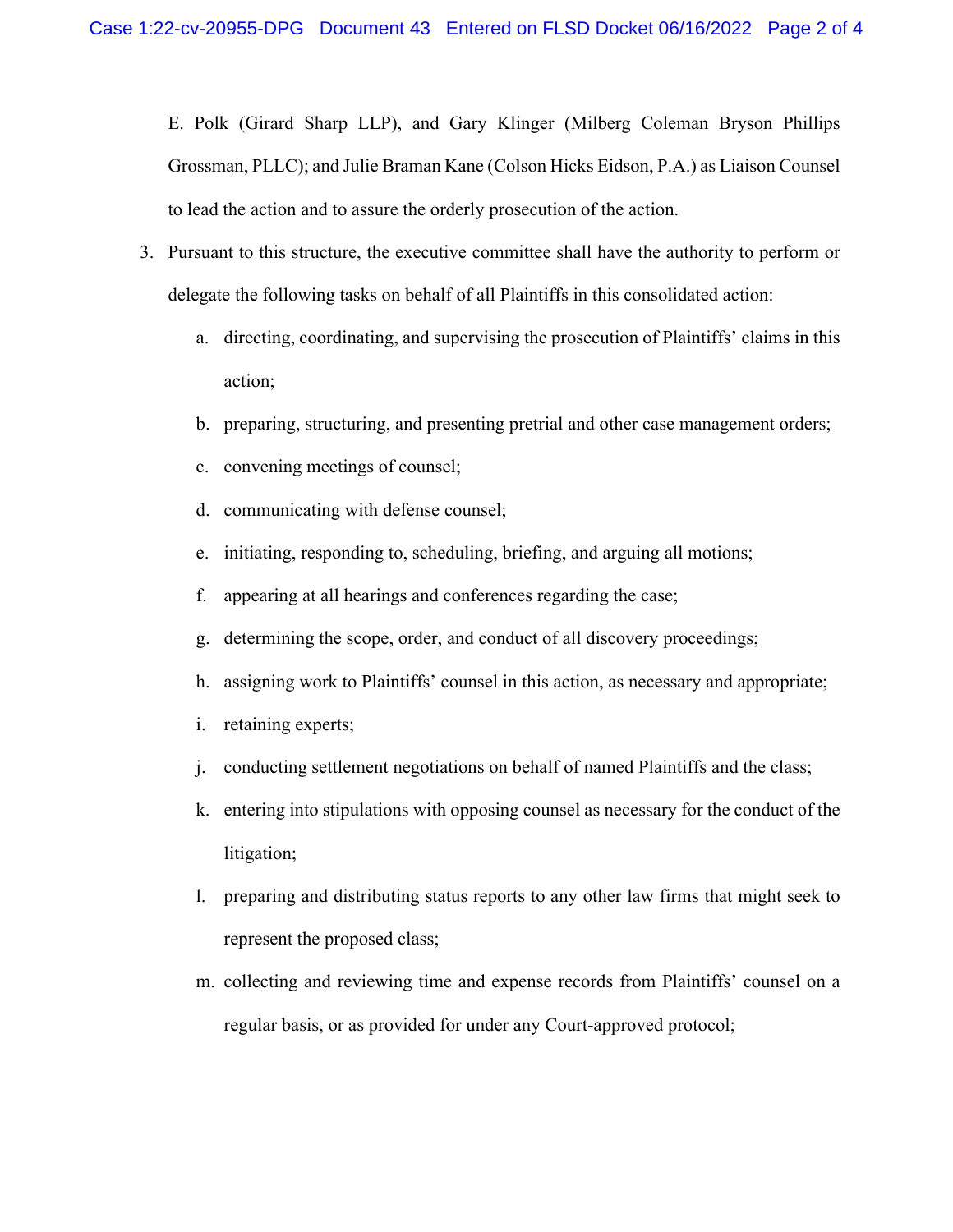- n. coordinating activities to avoid duplication and inefficiency in the filing, serving, and/or implementation of pleadings, other court papers, discovery papers, and discovery practice, and generally in the litigation;
- o. coordinating discovery and briefing of common legal issues, and if appropriate, settlement approval proceedings; and
- p. performing such other duties that may be incidental to proper coordination of Plaintiffs' pretrial activities or authorized by further order of this Court.
- 4. Liaison Counsel shall have the authority to perform or delegate the following tasks on behalf of all Plaintiffs in this consolidated action:
	- a. maintain and distribute to co-counsel and to Defendants' liaison counsel an up-todate service list;
	- b. receive and, as appropriate, distribute to co-counsel orders from the Court and documents from opposing parties and counsel;
	- c. maintain and make available to co-counsel at reasonable hours a complete file of all documents served by or upon each party, except such documents as may be available at a document depository;
	- d. establish and maintain a document depository; and
	- e. perform such other duties that may be incidental to proper coordination of Plaintiffs' pretrial activities or authorized by the Executive Committee.
- 5. The Court further approves the Timekeeping Protocol attached as Exhibit G to the Declaration of John Yanchunis [ECF No. 26-8]. All Plaintiffs' counsel in this consolidated action shall comply with the terms thereof.